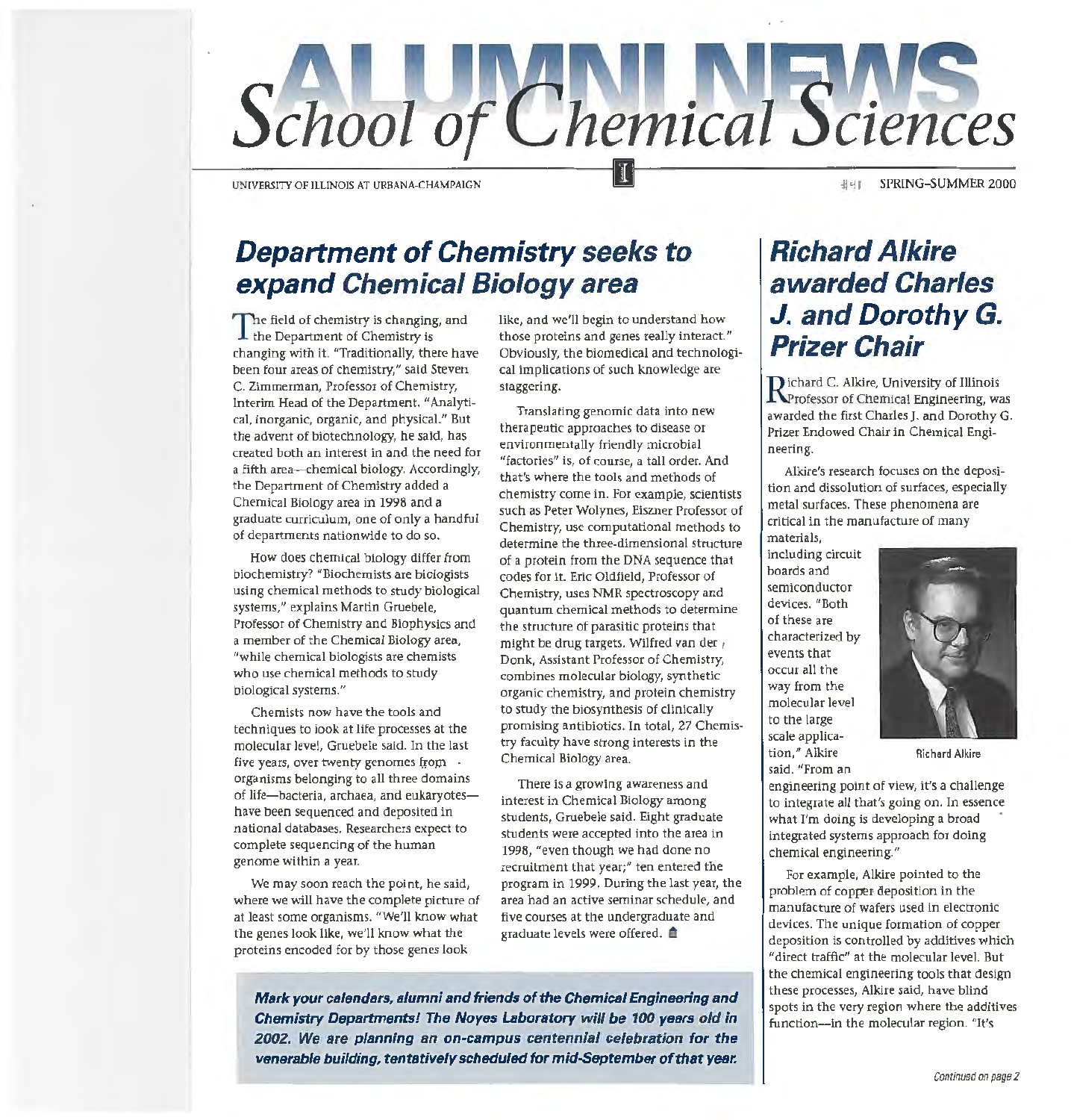#### Richard Alkire awarded Prizer Chair, continued

important to couple molecular chemistry to engineering tools," he said.

Alkire is working closely with the National Computational Science Alliance and the National Center for Supercomputing Applications to develop a web-based approach to solving chemical engineering problems like these. He's working to develop collaborative tools that can be used by academic and commercial researchers alike.

In this sense, Alkire says, Chuck Prizer was a valuable mentor. Mr. Prizer received a bachelor's degree in chemical engineering from the University of Illinois in 1944. He had a long and successful career with Rohm and Haas Company in Philadelphia. "He understood how to identify early science, and how to incorporate it into an industrial problem," said Alkire. "It was this understanding of the process-how to move an idea along a path, at a high rate of speed $$ that was critical. Chuck Prizer carried all of

those pieces out in his own head as he developed a given system. In many ways, we're just now learning how to do it on a larger scale.

"I've known and worked with Chuck for many years," Alkire added, ''and so it's a special privilege for me to hold the Chair that bears his and Dottie's name.'' Mr. Prizer was also director of the ChernE 2000 fundraising campaign from 1992 to 1994.

Richard Alkire received his B.S. from Lafayette College in 1963 and his Ph.D. from the University of California-Berkeley in 1968. He joined the faculty of the University of lllinois in 1969. He was Head of the Chemical Engineering Department at the University of Illinois from 1986-1994, and U.l. Vice Chancellor for Research and Dean of the Graduate College from 1994 to 1999. He has received a number of awards and is a member of the National Academy of Engineering. $\blacksquare$ 

### **Graduation 2000**

 ${\bf R}$  elief, jubilation, and anticipation were the prevailing emotions on May 14, 2000 as students from the Departments of Chemical Engineering and Chemistry graduated from the University of Illinois.

The Chemical Engineering Department granted 77 bachelors degrees. Among these, four students were awarded the Bronze Tablet, the university's highest honor for graduating students. To be honored a student must be in the top 3 percent of the U. of I. college's graduating class. In addition, seven Departmental awards were announced: Siong Ming Ang, the Alumni Senior Award; Kyle jensen, the AIChE award; Edward Lechner, the Bruno Wojcik Memorial Scholarship Award; Irina Gitlin, the Merck Award; Lynn Ludwig, the Phi Lambda/Arthur W. Sloan Award; and Jessica Defreese, the R. C. Fuson Award.

From the Department of Chemistry, this year's graduating class counted 80 students who will receive their B.S. degrees including one )ames Scholars, three Chancellor's Scholars, one Bronze Tablet Scholar, and six Phi Beta Kappa. Andrew Hejl received the inaugural John David Barnwell Memorial Award, and the Bailar Award for Undergraduate Research was presented to Michael Choi. John P. Schaefer (Ph.D. '60, Chemistry, Corey, advisor), President of Research Corporation and former President of the University of Arizona, gave the commencement speech. Schaefer emphasized that although Chemistry is indeed a critical subject, students should strive to cultivate broad intellectual interests.  $\hat{m}$ 

#### To reach your editor...

You can reach our office by e-mail at scsnews@scs.uiuc.edu and by fax at 217-333-3120. Please continue to send your news and also include comments on the newsletter, alumni and development programs and any questions you may have on any of the above. We enjoy hearing from you.

# **Alumni News**

#### *Alumni Achievements, Awards, Transitions*

#### E. Philip Horwitz wins ACS award

E. Philip Horwitz, M.S. '55. Ph.D. '57. (Chemistry, T. Moeller, advisor) won the American Chemical Society 2000 award in Separations Science & Technology. Horwitz was a scientist in the Chemistry Division at Argonne National Laboratory for 38 years. focusing on liquid-liquid extraction and ionexchange chromatography applied to the separation of radioactive isotopes.

Horwitz has authored or co-authored more than 200 peer-reviewed articles. and holds 33 patents. 27 of which involve inventions related to separation processes in nuclear technology. He has received 11 awards for his research, including the University of Chicago Distinguished Performance Award. the Department of Energy Distinguished Associate Award. the Glenn T. Seaberg Actinide Separations Award. and three R&D 100 awards.

Horwitz left Argonne in 1998 to set up PG Research Foundation. which funds new programs in separations science and technology. He is also senior consulting scientist for Eichrom Industries in Darien. Illinois. and holds a visiting faculty position in the Department of Radiology at the University of Chicago Hospitals.

#### Kenneth R. Jolis' software gets favorable review

Kenneth R. Jolls, M.S. '63. Ph.D. '66 !Chemical Engineering. T. Hanratty, advisor), now a Professor of Chemical Engineering at Iowa State University, has developed a computer program called *Phase.* which was favorably reviewed in a recent issue !October 15, 1999, p. 430) of *Science.*  According to the reviewer, "It is a powerful tool for teaching chemical themmdynamics. allowing one to perceive changes in multiphase diagrams when temperature. pressure, or composition are altered. as well as to visualize the appearance, disappearance. and coexistence of phases."

*2*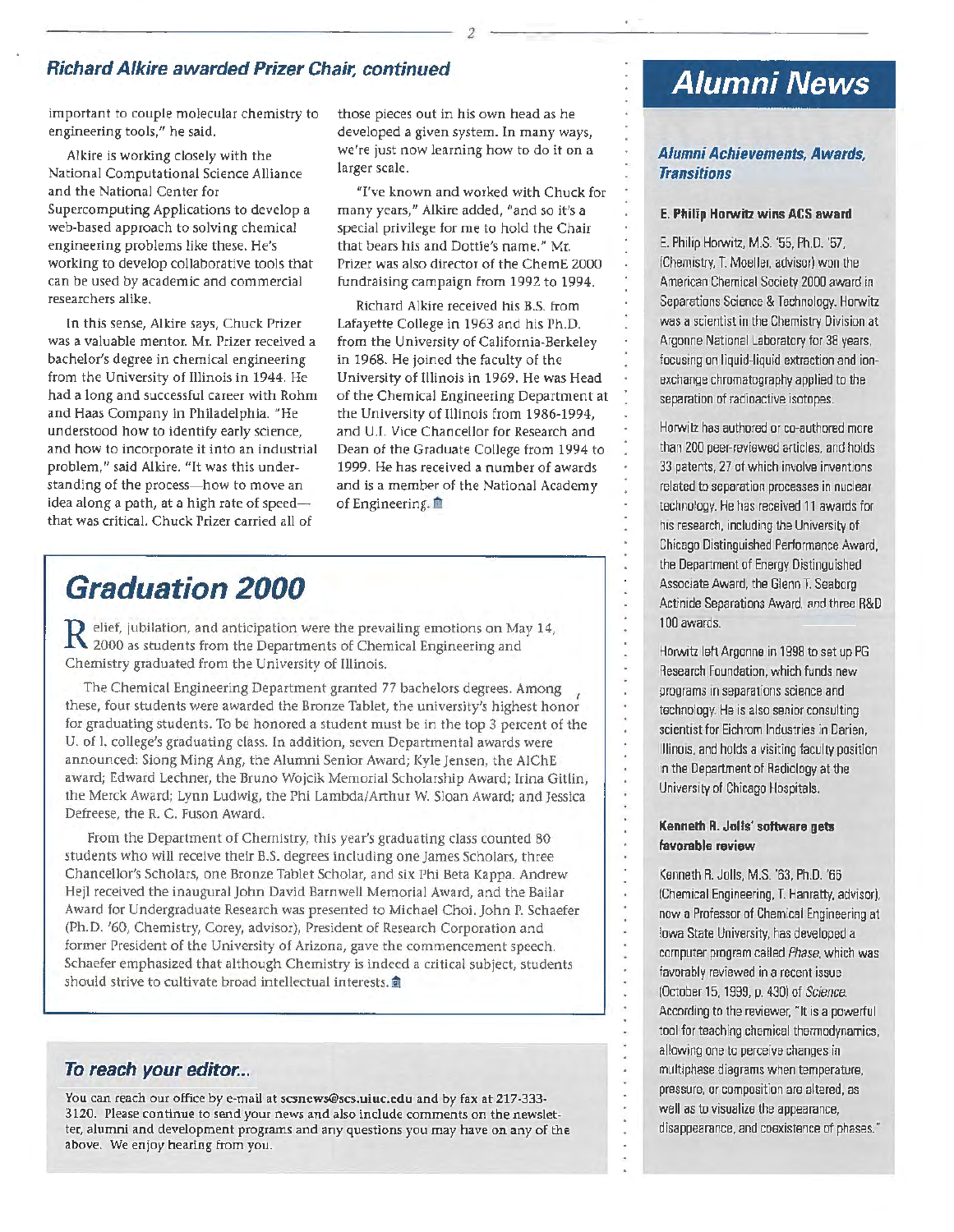# **Symposium Celebrates 65th Birthday of Professor William H. Pirkle**

0 n October 2, 1999, an ali-day symposium was held at the Beckman Institute for Advanced Science and Technology to mark William Pirkle's many achievements and contributions to the field of chiral recognition and chromatographic enantioseparation. Organizers of the event were three Pirkle alumni: Master of Ceremonies Bruce Hamper (Ph.D. '84), currently at Monsanto; Christopher Welch (Ph.D. '92), at Merck; and Peter Rinaldi (Ph.D. '78), professor of chemistry at the University of Akron.

Eleven speakers, all of them alumni of Pirkle's group, celebrated his work in talks organized around four major topics: chiral separations, pharmaceutical discovery, combinatorial chemistry, and NMR spectroscopy. Many speakers remembered anecdotes of their years with Pirkle, known affectionately as "Doc." They spoke fondly of their memories of the Pirkle "zoo," as the group was sometimes known. As Hamper said, ''We were a hard-working group but we also had a lot of fun."



*3* 

William H. Pirkle

Costs of the symposium were covered in large part by Regis Technologies, Inc., Merck & Co., Inc., Eli Lilly & Co., Monsanto Co., and Abbott Laboratories.@

| <b>Keep in Touch</b>                                                       |                                                                                                                                                                                                                                      |
|----------------------------------------------------------------------------|--------------------------------------------------------------------------------------------------------------------------------------------------------------------------------------------------------------------------------------|
|                                                                            | Name <u>and the contract of the contract of the contract of the contract of the contract of the contract of the contract of the contract of the contract of the contract of the contract of the contract of the contract of the </u> |
|                                                                            |                                                                                                                                                                                                                                      |
|                                                                            |                                                                                                                                                                                                                                      |
|                                                                            |                                                                                                                                                                                                                                      |
|                                                                            |                                                                                                                                                                                                                                      |
|                                                                            |                                                                                                                                                                                                                                      |
|                                                                            |                                                                                                                                                                                                                                      |
|                                                                            |                                                                                                                                                                                                                                      |
|                                                                            |                                                                                                                                                                                                                                      |
| □ Check if new home address □ Check if new business address                |                                                                                                                                                                                                                                      |
| Your news (please include newspaper clippings, photos, extra sheets, etc.) |                                                                                                                                                                                                                                      |
|                                                                            |                                                                                                                                                                                                                                      |
|                                                                            | <u> 1989 - Andrea Santa Andrea Andrea Andrea Andrea Andrea Andrea Andrea Andrea Andrea Andrea Andrea Andrea Andre</u>                                                                                                                |
|                                                                            | <u>. Hyperatorial Processes and American and American construction and American and American and American and America</u>                                                                                                            |

### **Alumni News**

Phase has been picked up by a number of academic departments worldwide. and 1s available without cost via FTP. Downloading mstructions and documentation may be obtained by wnting to jolls@eng.iastate.edu.

In addition to his scientific accomplishments, Jolls is a part-time professional musician. a jazz vibraphone player with experience in performing, arranging, and conducting.

#### **Other News**

 $\ddot{\phantom{a}}$ 

**Robert A. Penneman.** Ph.D. '47 (Chemistry, l. Audrieth, advisor), received the 1999 Alumni Merit Award from Millikin University, Decatur. The award was based on his more than 50 years association with and publications in the field of actinide chemistry, plus long-time volunteer efforts as manager of income tax preparation for a senior citizen center. Penneman now resides in Albuquerque, New Mexico.

James Kaltenbronn, B.S. '57 (Chemistry). Kaltenbronn, who also received a Ph.D. from MIT in 1961, retired from Parke·Davis' Pharmaceutical Research Division in Ann Arbor. Michigan on January 3. 2000, after 40 years of service. A research fellow in the Chemistry Department. Kaltenbronn had an extraordinary scientific career at Parke· Davis, marked by major contributions to the discovery and development of two drugs. the non-steroidal anti-inflammatory agent Mecloman and the ACE inhibitor Ouinapril. Throughout his career. Dr. Kaltenbronn has mentored many chemists and inspired them with his knowledge. creativity, and dedication.

**Julia Butkus Klee** B.S. '65 (Chemistry Teaching), has accepted a position with the United Nations' Compensation Commission where she heads up the UNCC Secretariat's work with the processing and evaluating of environmental claims filed against Iraq for environmental damages flowing from the consequences of Iraq's invasion and occupation of Kuwait. This shift comes after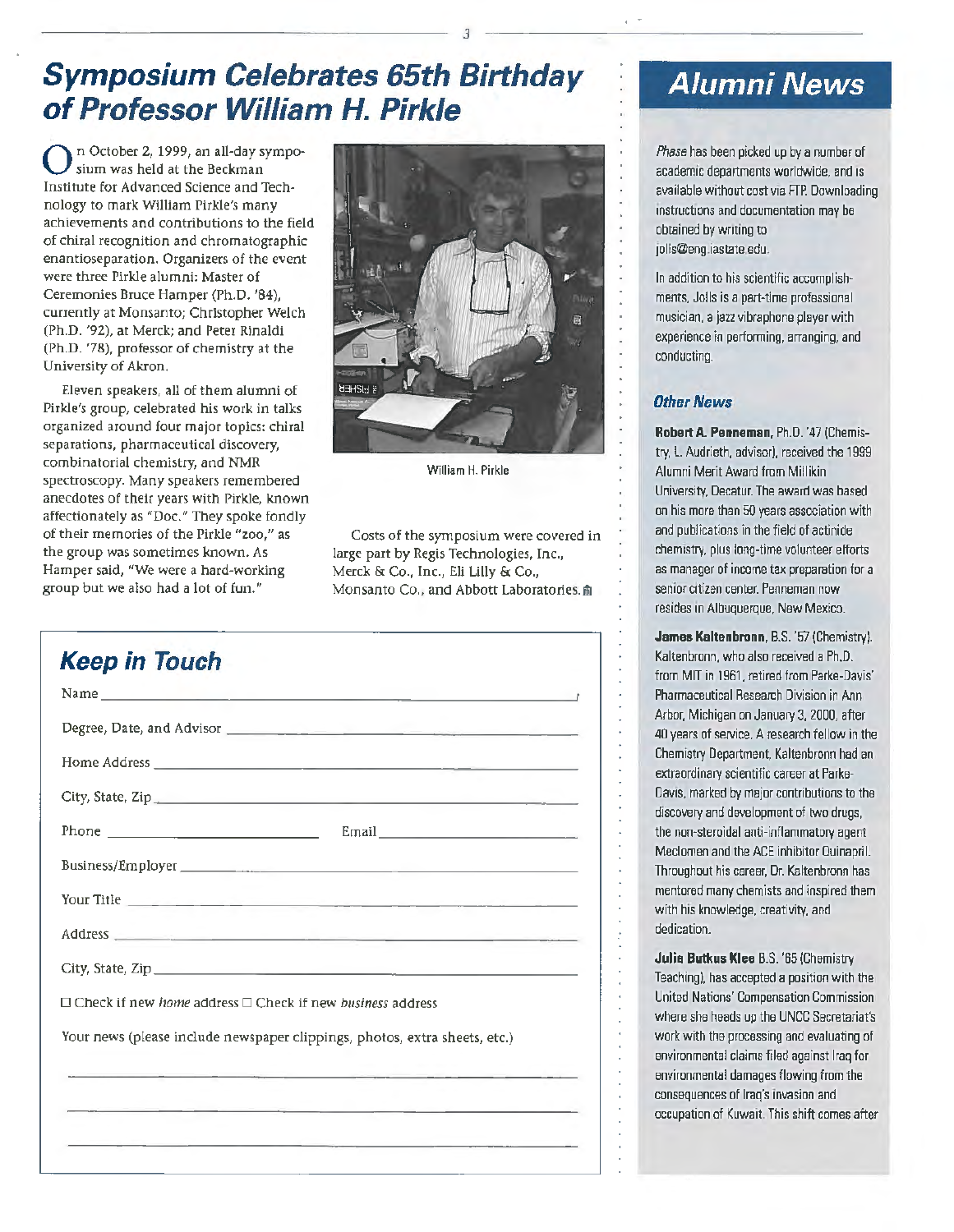### **Excellence Needs Your Help**

H elp us to maintain and expand ow programs by supporting Chemical Science Funds. We have listed below the most active funds in the three departments. If you would like to contribute to a fund not listed, please enter the name beside Other.

Matchlng gifts from your company multiply your dollars. If your company has a matching gift plan, please include a form from your company along with yow contribution.

*Remember- your contributions make a GREAT difference/* 

| <b>Mark the appropriate</b><br>box. If sending a check, | School Facilities Fund (35791/75930): Upgrades<br>infrastructure such as the chemistry library, visualization,<br>NMR, microanalytical, and mass spectrometry labs. |
|---------------------------------------------------------|---------------------------------------------------------------------------------------------------------------------------------------------------------------------|
| please make it out to<br>UIF/(fund name).               | Chemical Engineering Instructional Leadership<br>(30821): Develops and maintains state of the art                                                                   |
| A preaddressed                                          | technologies and education in undergraduate<br>instructional laboratories.                                                                                          |
| envelope is enclosed<br>for your convenience.           | Roger Adams Fund (45020/75100): Funds teaching<br>awards, relocation allowances, scholarships, and<br>fellowships.                                                  |
|                                                         | Partnership for Chemistry (35790/75750): Builds<br>endowment support for new programs, e.g. the Materials<br>Chemistry program.                                     |
|                                                         | $\Box$ Department of Biochemistry Fund for Excellence<br>(75420): Supports fellowships and faculty start-ups.                                                       |
|                                                         | $\Box$ Other                                                                                                                                                        |
| This gift is from                                       |                                                                                                                                                                     |
| <b>Address</b>                                          |                                                                                                                                                                     |
| City, State, Zip                                        |                                                                                                                                                                     |
| Phone                                                   |                                                                                                                                                                     |

#### **Chemical Engineering Department Reaches Campaign Goal**

The Chemical Engineering Department is proud to announce the successful completion of their Chemical Engineering 2000 campaign.

Thanks to the generosity of friends, alumni and corporations, the Chemical Engineering department was able to establish six new chairs and professorships, allowing the department to attract and retain the highest quality faculty members. Three new fellowships and a travel fund have been established for graduate students and post-doctoral chemical engineers. And the chemical engineering undergraduate education program received a tremendous boost with the renovation of key teaching labs, including the Unit Operations Laboratory, Computer Facilities, and a Process Control Lab.

### **Alumni News**

many years of private environmental law practice.

Shifang Luo. Ph.D. '93 (Chemistry. T. Rauchfuss. advisor). was promoted to the position of Research Chemist at Exxon Mobil, in Paulsboro, New Jersey.

Roger L Tanner. Ph.D. '69 (Chemistry, K. Sivier, advisor), is now principal scientist in the Atmospheric Sciences Department. TVA Environmental Research Center, Muscle Shoals, Alabama. He was co-chair of the ACS Environmental Chemistry Division Symposium. "Environmental Chemistry of the Atmosphere: 2000 and Beyond," in March of this year.

Len Cohen. Ph.D. '64 (Chemical Engineermg. T Hanratty, advisor). author and teacher. has opened his new website at www.e-memoir.com. an online memoir writing course.

#### *lnmemorism*

Í.

×

Edward F. Jochen, B.S. '35 (Chemistry). died on December 5, 1999.

James E. George, Ph.D. '65 (Chemistry), died in October 1999. He was a student of John C. Bailar, Professor of Chemistry. George was Professor of Chemistry at DePauw University. where he taught for thirty-four years. and served as national secretary of Phi lambda Upsilon, an honorary chemical society. He taught at Oberlin College prior to accepting an appointment at DePauw University in 1966. His wife Judith Jenkins George writes. "The fine education that he received at your institution permitted him to motivate the minds of our DePauw University students. and because of him many chose chemistry as their major." $\triangleq$ 

• Return your donation and/or news to: Editor, SCS Alumni Newsletter 106 Noyes Laboratory 505 S. Mathews Urbana, IL 61801

*If* you *know someone wlto would like* the *newsletter and is not receiving it, please*  send *name* and address.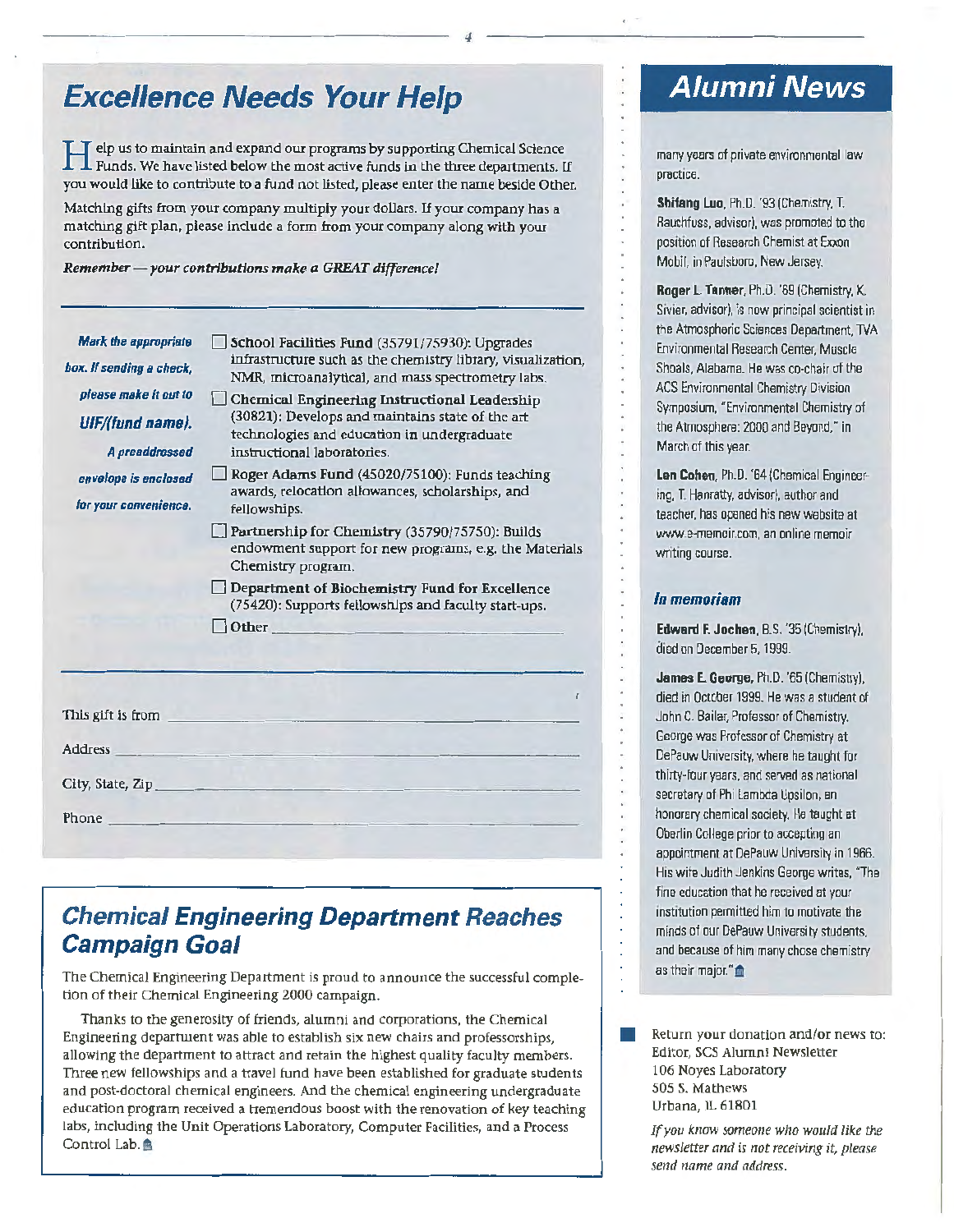# **In Memoriam Herbert Gutowsky 1919-2000**

*5* 

By *Steven* C. *Zimmerman, Professor of Chemistry and Interim Head, Chemistry Department; and R. Linn Belford, Professor of Chemistry* 

Terbert S. Gutowsky, Professor Emeritus of Chemistry at the University of <sup>~</sup>lnunois, died January 13, 2000 in Urbana, lllinois. He was 80 years old.

Gutowsky was a pioneer in nuclear magnetic resonance (NMR) spectroscopy, making breakthrough discoveries that made NMR one of the most important tools of chemical and biochemical research and industrial chemistry. His seminal work In this field has led to the development of experimental and theoretical tools for studying the structure and dynamics of molecules in liquids, solids, and gases. In many respects, Gutowsky was to NMR what Edison was to electricity.

The significance of Gutowsky's contributions was recognized by his election to the National Academy of Sdences, the American Academy of Arts and Sciences, and the American Philosophical Society. He received the Irving Langmuir Award {1966) and the Peter Debye Award in Physical Chemistry (1975), both from the American Chemical Society. Gutowsky was also awarded the prestigious National Medal of Science (1977) and the Wolf Prize In Chemistry (1983). He was appointed a fellow of the University of Illinois Center for Advanced Study in 1983. He is the redplent of the Pittsburgh professional fraternity.



Herbert Gutowsky

### Spectroscopy Award (1992) and the john Kuebler Award of the Alpha Chi Sigma Herbert Gutowsky graduated from Indiana University with an A.B. degree in 1940. He served in the armed forces during World War II, and received an M.S. from

the University of California, Berkeley, in 1946. He earned his Ph.D. under the tutelage of George Kistiakowsky at Harvard University, in 1949. He began his NMR<sup>'</sup> research at Harvard in collaboration with George Pake, a student of Edward Purcell.

Gutowsky joined the faculty at the University of Illinois in 1948; from 1967 to 1970, he was the Head of the Department of Chemical Engineering and Chemistry. From 1970 to 1983, Gutowsky was the Head of the Department of Chemistry as well as the Director of the School of Chemical Sciences. After leaving his administrative post, he pursued research on microwave spectroscopy using many of the techniques pioneered by his friend, the late Bill Flygare.

Gutowsky married Virginia Warner in 1982; she survives. Also surviving are two sons from a previous marriage, Robb E. Gutowsky and Christopher C. Gutowsky; three grandchildren; and a sister, Esther Ruth Enyart of Denver. He was preceded in death by a son and five brothers. **a** 

#### **Symposium in honor of Dr. Gutowsky**

The School of Chemical Sciences and the Department of Chemistry are sponsoring a symposium in honor of Dr. Gutowsky. The event will occur on June 24, 2000, which falls during the three-day span of a reunion of University of Illinois Physical Chemistry graduate students and postdoctorals from the late 1940s to the early 1960s.

Symposium speakers include: Charles Slichter, Professor Emeritus of Physics at UIUC; Jiri Jonas, Director of the Beckman Institute for Advanced Science and Technology, and Professor of Chemistry at UIUC; Cynthia Juan jameson, Professor of Chemistry at University of Illinois-Chicago; Edward Stejskal, Professor Emeritus of Chemistry at North Carolina State University-Raleigh; and Clifford Dykstra, Professor of Chemistry at Purdue University-Indianapolis.

For more information on the symposium, look on the School of Chemical Sciences website, at http:// www.scs.uiuc.edu. You may also contact the Department of Chemistry at 217-333-  $0711.$   $\blacksquare$